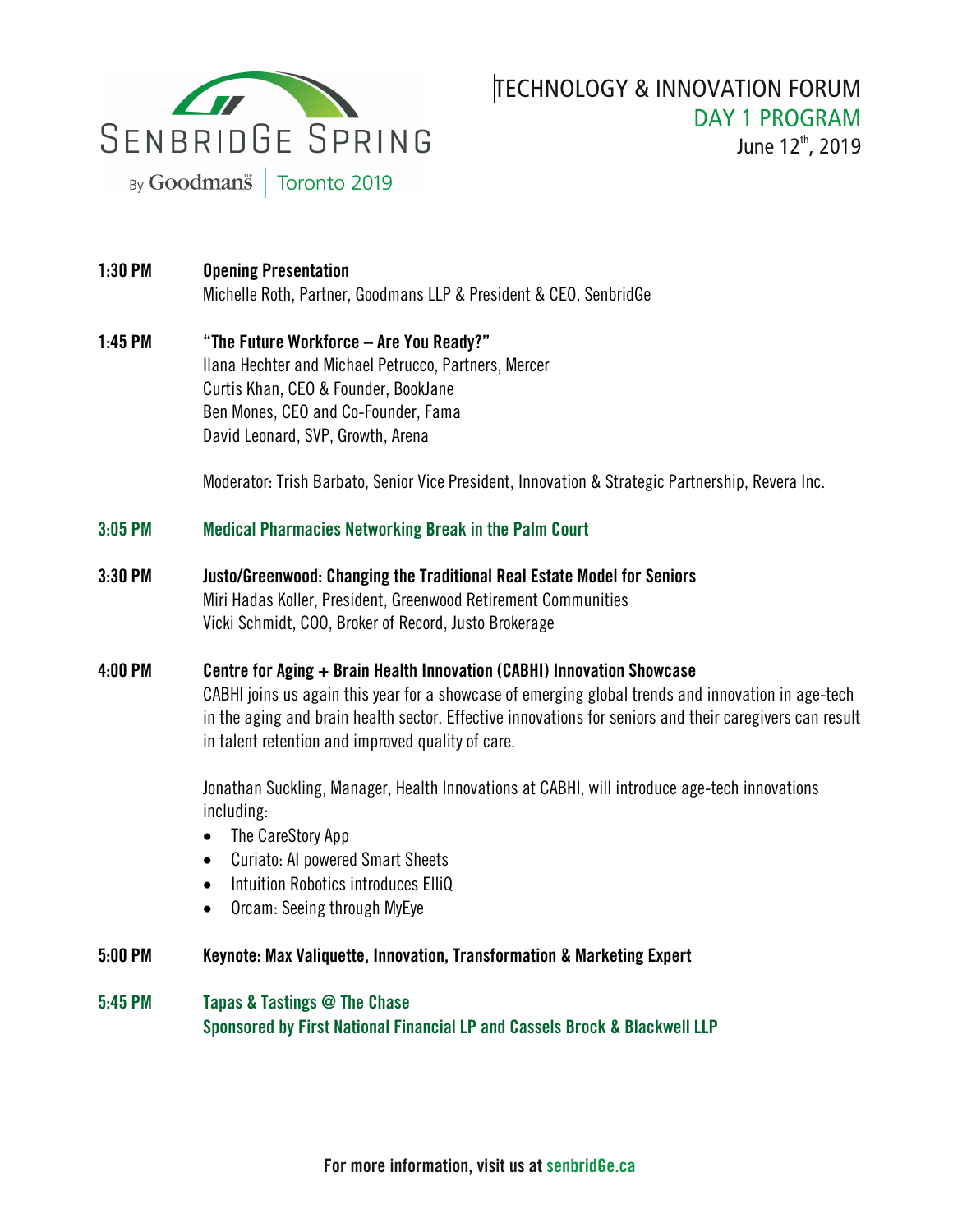

# **7:15 AM Scotiabank Welcome Breakfast in the Crystal Ballroom Foyer**

**8:00 AM Opening Presentation** 

Michelle Roth, Partner, Goodmans LLP & President & CEO, SenbridGe

**8:20 AM Suite Session 1: CEO Roundtable - Leadership and Human Capital**  Brent Binions, President & CEO, Chartwell Retirement Residences Lois Cormack, President & CEO, Sienna Senior Living Bill Dillane, CEO, The Responsive Group Douglas MacLatchy, CEO, Amica Senior Lifestyles Thomas Wellner, President & CEO, Revera Inc.

Moderator: Michelle Roth, Partner, Goodmans LLP & President & CEO, SenbridGe

- **9:30 AM Soundbite: Empowering Operators to Source and Retain Talent**  Traci Bild, CEO, Bild & Co.
- **9:50 AM BMO Networking Break in the Crystal Ballroom Foyer**
- **10:30 AM Suite Session 2: CFO Roundtable Development and Other Industry Trends**  Robert Ezer, CIO, Amica Senior Lifestyles Jim Hardy, CFO & CIO, Revera Inc. Nitin Jain, CFO & CIO, Sienna Senior Living Vlad Volodarski, CFO & CIO, Chartwell Retirement Residences

Moderator: Jon Northup, Partner, Goodmans LLP

**11:20 AM Accountable Architecture & Staff Engagement**  Neil Prashad, President & CEO, Origin Active Lifestyle Communities Inc. Martin Siefering, Principal, Perkins Eastman Architects

Moderator: Paul Marsh, Senior Director, Senior Housing & Healthcare, CBRE Limited

**12:00 PM TD Luncheon in the Crystal Ballroom Foyer**